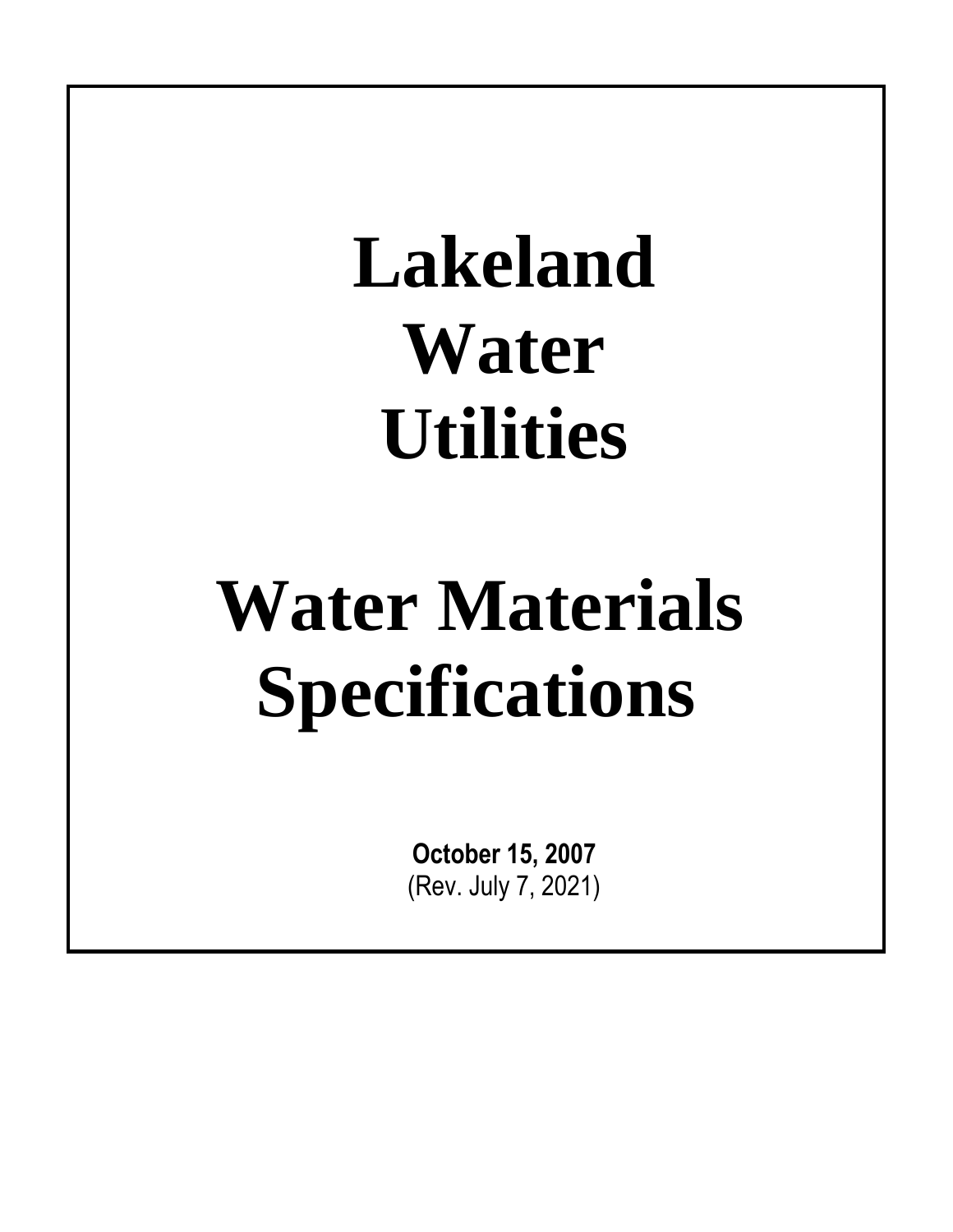#### **WATER MATERIAL SPECIFICATIONS**

This information is provided as part of the Engineering Standards Manual referenced by Ordinance 3175, Passed and Certified February 5, 1990.

Water Operations has updated this information for the use of engineers and developers, and customers of the City of Lakeland's Water Utility. As Director, it is my goal that this information will assist each user to formalize their request and facilitate faster service from Water Operations.

Future revisions may be required and will be available. I would encourage the user to maintain the following revision log so that Water Engineering will be able to adequately address any concerns.

Please use this information and call Water Engineering if you need additional information or clarification.

Approved:

 Robert J. Conner, P.E. Interim Director of Water Utilities Effective Date: 01/16/2014

| Section        | Revised            | Revised  | Revised           | Revised  | Revised | Revised |
|----------------|--------------------|----------|-------------------|----------|---------|---------|
| $\overline{1}$ | Date<br>10/15/2007 | Date     | Date<br>1/13/2014 | Date     | Date    | Date    |
| $\overline{2}$ | 10/15/2007         |          |                   |          |         |         |
| 3              | 10/15/2007         |          | 1/13/2014         |          |         |         |
| $\overline{4}$ | 10/15/2007         |          |                   |          |         |         |
| 5              | 10/15/2007         | 8/4/2008 |                   |          |         |         |
| 6              | 10/15/2007         |          |                   |          |         |         |
| $\overline{7}$ | 10/15/2007         |          |                   |          |         |         |
| $8\,$          | 10/15/2007         |          |                   |          |         |         |
| <b>9A</b>      | 10/15/2007         |          | 6/24/2014         |          |         |         |
| 9 <sub>B</sub> | 10/15/2007         |          | 6/19/2014         |          |         |         |
| 10             | 10/15/2007         |          |                   |          |         |         |
| 11             | 10/15/2007         |          |                   |          |         |         |
| 12             | 10/15/2007         |          | 1/13/2014         |          |         |         |
| 13             | 10/15/2007         |          |                   |          |         |         |
| 14             | 10/15/2007         |          |                   |          |         |         |
| 15             | 10/15/2007         |          |                   |          |         |         |
| 16             | 10/15/2007         |          |                   |          |         |         |
| 17             | 10/15/2007         |          |                   |          |         |         |
| 18             | 10/15/2007         |          |                   |          |         |         |
| 19             | 10/15/2007         |          |                   |          |         |         |
| 20             | 10/15/2007         |          | 1/13/2014         |          |         |         |
| 21             | 10/15/2007         |          |                   | 7/7/2021 |         |         |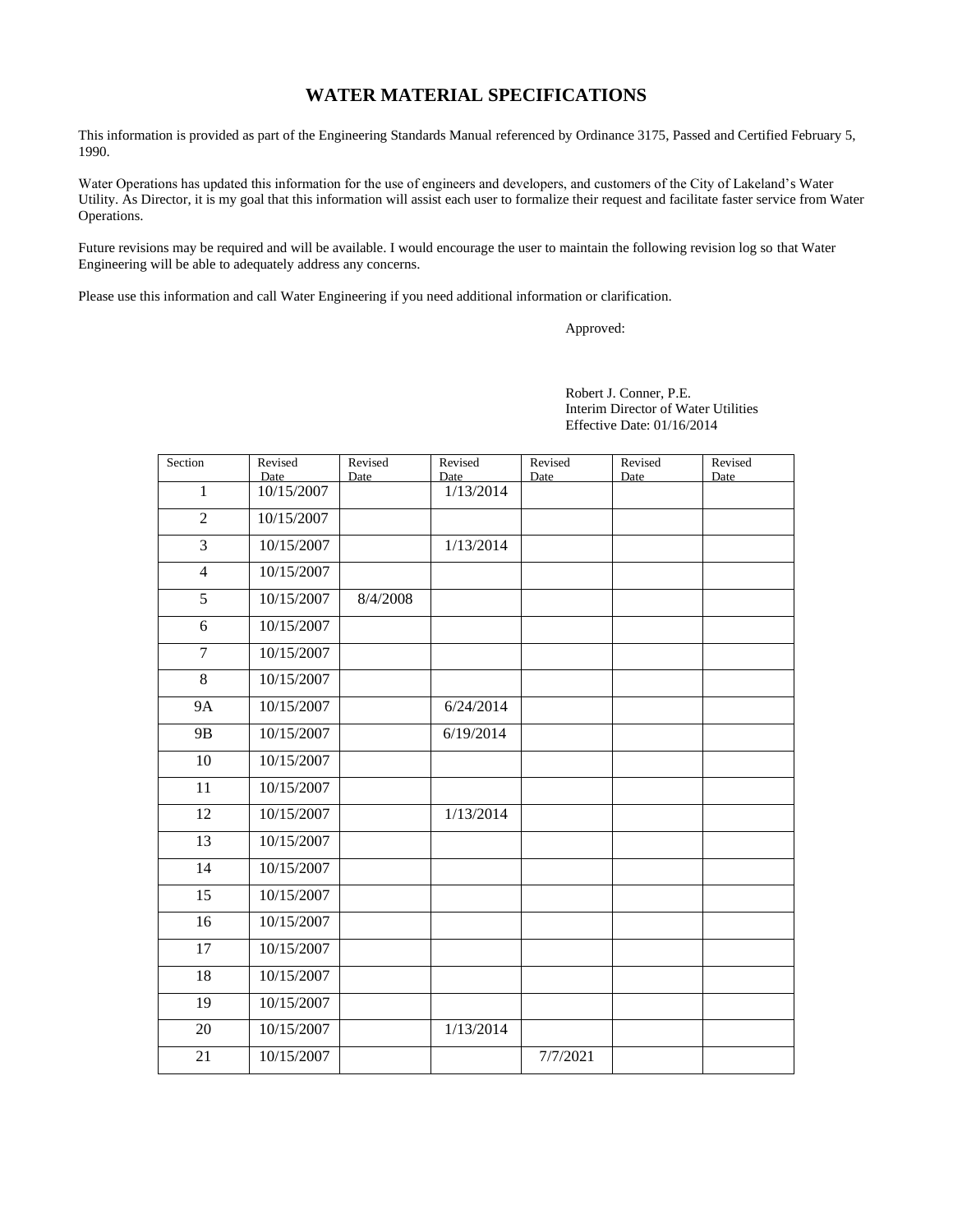## **Table of Contents**

# **Section I**

- 1.0 Definitions
- 2.0 Submittals
- 3.0 Materials General
- 4.0 Ductile Iron Pipe/Fittings (Underground Service)
- 5.0 Polyvinyl Chloride (PVC) Pressure Pipe
- 6.0 High Density Polyethylene (HDPE) Pipe
- 7.0 Galvanized Pipe and Fittings
- 8.0 Steel Casing Pipe and Spacers
- 9.0A Gate Valves
- 9.0B Ball Valves
- 10.0 Butterfly Valves
- 11.0 Valve Boxes
- 12.0 Hydrants
- 13.0 Flush Valves
- 14.0 Meter Boxes
- 15.0 Air Relief Valves & Structures
- 16.0 Pipe Fittings/Bells—Restraints
- 17.0 Dresser/Flexible Couplings
- 18.0 Paint
- 19.0 Tracer Wire
- 20.0 Detection Tape
- **21.0 Miscellaneous Minor Items**

# **Section II**

- 1.0 Reference Standards
- 2.0 Abbreviations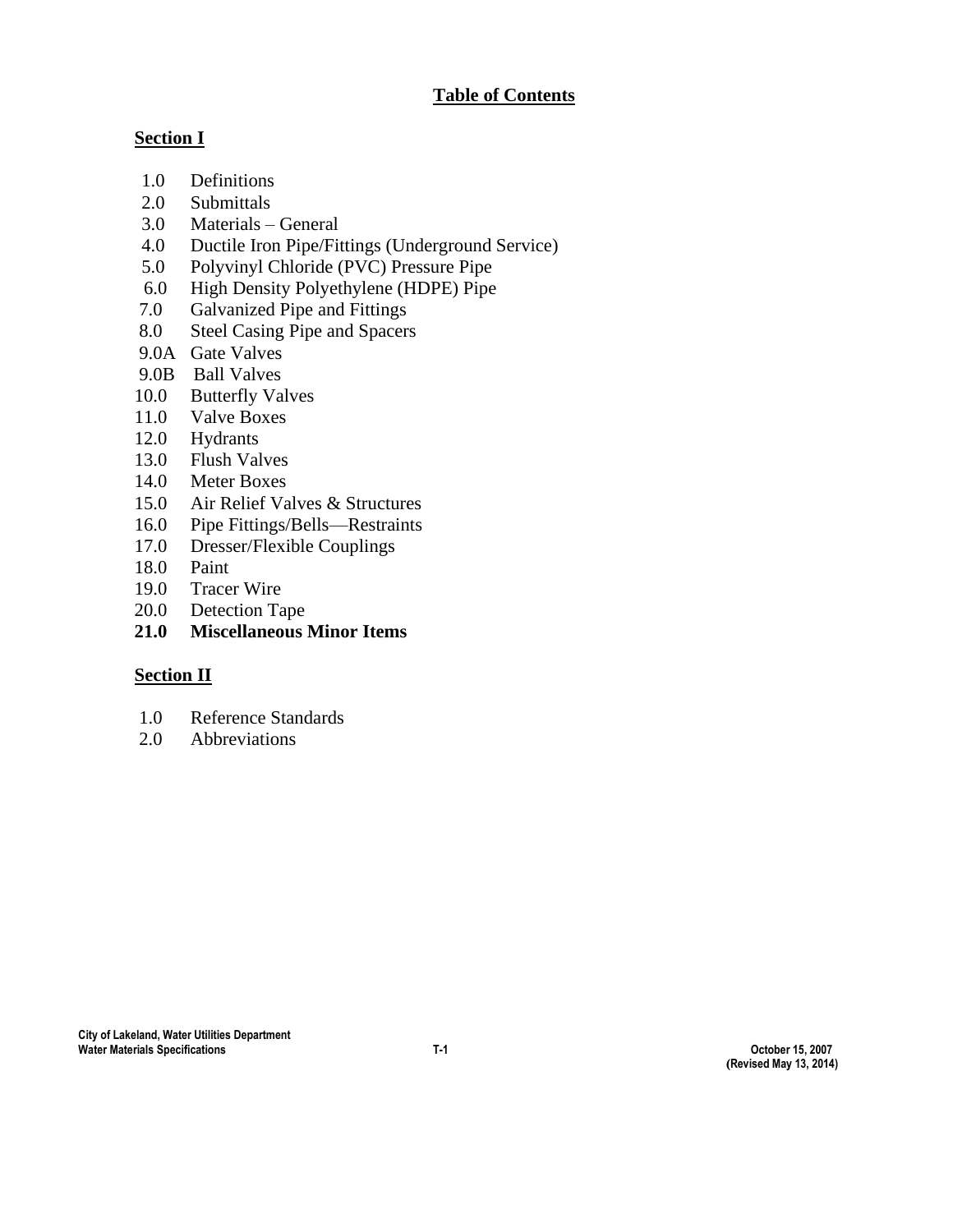#### Section I

Reference Water Policies, Standards and Specifications for Subdivisions and Commercial Developments.

#### 1.0 Definitions

1.1 The following definitions are given for use in these specifications.

Approved—Approved, acceptable, considered necessary, satisfactory or words of similar meaning shall mean approved, acceptable, considered necessary, satisfactory to or by the City unless another meaning is plainly intended.

City—The City of Lakeland Water Utilities Department. When applicable, specific divisions within the Water Utilities Department will be referenced; e.g. Engineering, Wastewater, etc.

Division Representative—The individual designated by the Water Engineering Division to make approval of materials, products, and equipment on the Water Department's behalf.

Equal—The words "or equal" used in conjunction with materials, products, or equipment designated by manufacturer's names, trade names or catalog numbers are intended to establish a standard. Other materials, products or equipment meeting or exceeding the established standard may be used provided that their equivalence has been demonstrated to the satisfaction of the Division Representative and that written approval of their use has been obtained.

Lead Free or No Lead- All material that contains 0.25% or less of lead content.

Manufacturer—An individual, firm or corporation who is furnishing material or equipment to the City.

Materials – "Materials" shall be taken to mean those goods, articles, merchandise, and equipment supplied to the City.

Shop Drawings—All manufacturers' drawings, plans, diagrams, illustrations, brochures, schedules, and other data that illustrate the details of the materials, products, and equipment to be furnished.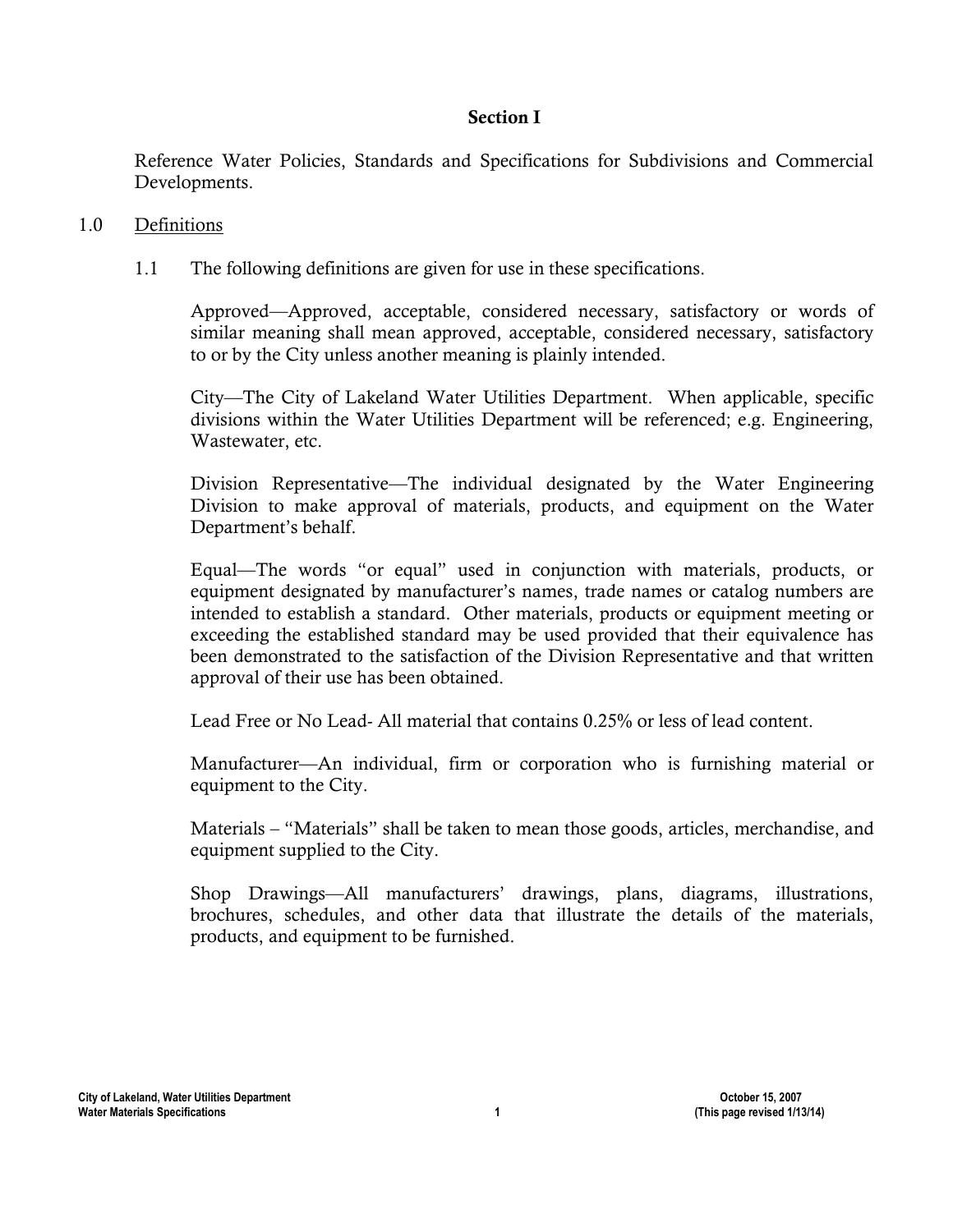#### 2.0 Submittals

2.1 Four copies of shop drawings shall be submitted to the Division Representative for review on any materials, products, and equipment that are requested by the Manufacturer as a substitute for approved materials. Reference Water Policies, Standards and Specifications for Subdivisions and Commercial Developments.

#### 3.0 Materials—General

3.1 Materials shall be new, of top quality, manufactured in the United States of America, and shall conform to the appropriate ANSI/ASTM/NSF/AWWA standards. *Any*  later revision shall automatically supersede standards enumerated herein. Any variance must be approved by the Department Director based upon detailed specifications BEFORE materials are purchased.

When possible, a list of manufacturers known to make at least some compliant items will be provided with each section. The City does not claim they are the sole providers or that all products of the company are compliant.

The City also recognizes that there are quality materials produced both by United States companies in other nations and products of foreign firms which maybe tested or certified to some of the independent testing standards (or equivalent) referenced herein. Where a manufacturer or manufacturer's representative feels he has such a product, he may submit it for inclusion as an "accepted alternative". Where such inclusions have been accepted, they will be annotated in the applicable specification section.

The manufacturer or manufacturer's representative shall make written application for inclusion to the Water Utility indicating the reasons the product should be considered. A sample of the product may be required. Applications received after June  $1<sup>st</sup>$ , 2008 will be accompanied by a review fee in the amount of \$50.00. Providing the manufacturing standards do not change between sizes (or in the case of fittings – shapes), a series of sizes shall be considered on one application.

The review process shall start twice each year, with any items received prior to December  $1<sup>st</sup>$  or June  $1<sup>st</sup>$  being included in the review period initiated on those dates. The review period is 90 days. Acceptance and rejection letters shall be issued on March  $1<sup>st</sup>$  or September  $1<sup>st</sup>$  (respectively). Should the City not act affirmatively or negatively, the item(s) will be automatically reconsidered in the next cycle without additional charge.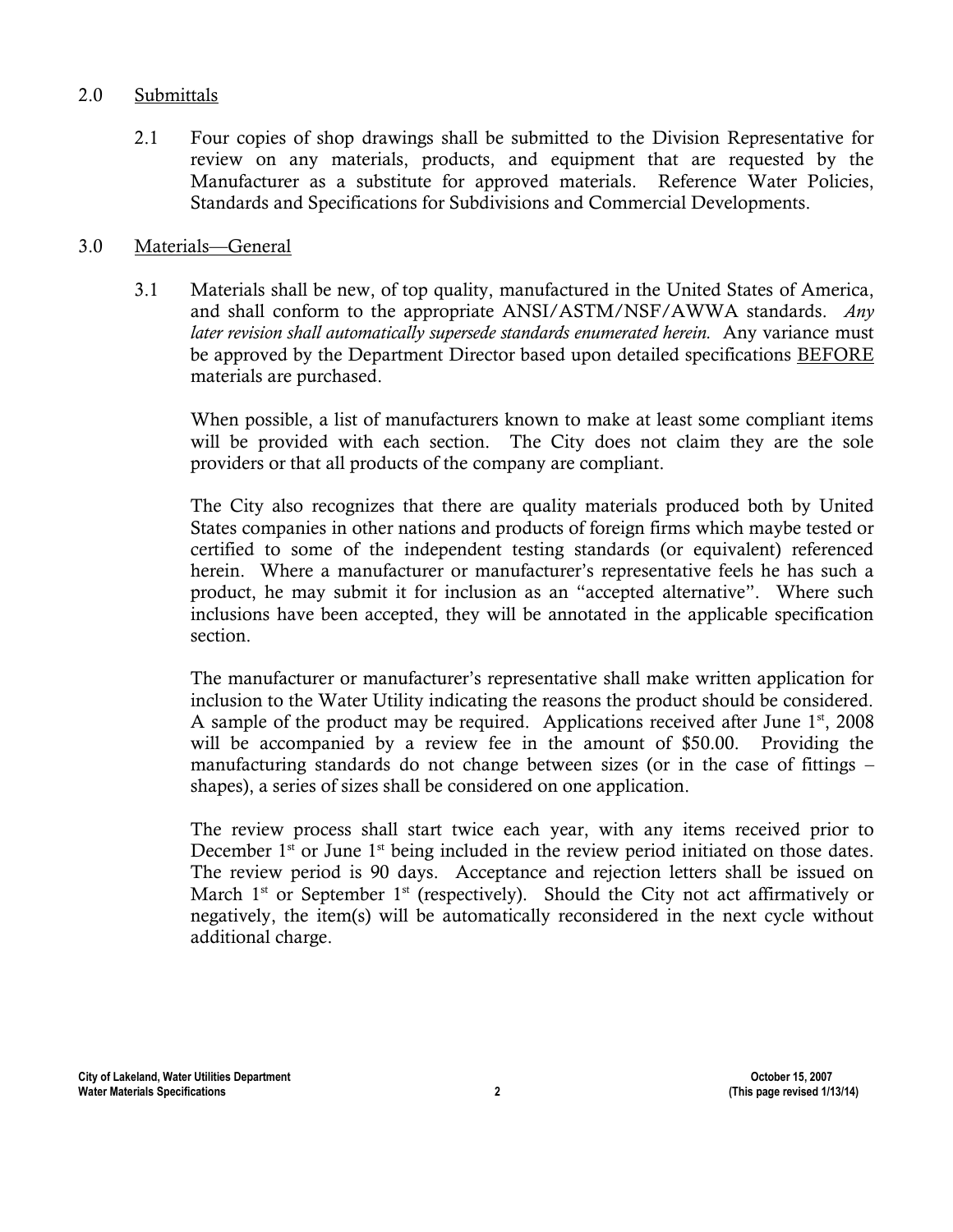When the applicant for an item rejected for inclusion has additional information or clarification, he may make a new application for the following or any subsequent review cycle.

Should the City subsequently determine the product no longer meets our needs, the City may unilaterally remove the approval from the product.

DUE TO RECENT CHANGES TO THE SAFE DRINKING WATER ACT, AS OF JANUARY 4, 2014, ALL BRASS AND BRASS CONTAINING MATERIALS INSTALLED WITHIN THE CITY OF LAKELAND'S WATER UTILITIES SYSTEM SHALL BE LABELED WITH THE MANUFACTURER'S MARK INDICATING THAT THE MATERIAL IS "LEAD FREE OR NO LEAD". THE EXCEPTION TO THIS RULE SHALL ONLY BE AS FOLLOWS:

FIRE HYDRANTS FIRE LINE BACKFLOW PREVENTERS

- 3.2 All fittings and materials shall be inspected and approved by the Water Utilities Engineering Inspector on site prior to installation. Unapproved materials may be required to be replaced. Replacement will be at the developer's expense.
- 3.3 The Water Utility has the right to designate specific pipe materials based upon soils, loading, etc.

## 4.0 Ductile Iron Pipe (DIP)

4.1 All pipe with an inside diameter greater than or equal to 20-in. shall be made of ductile iron.

Ductile iron pipe for underground water mains shall be manufactured in accordance with AWWA C-151. Pipe shall be designed for thickness in accordance with AWWA C-150.

Ductile Iron pipe shall comply to ANSI Standard A21.10, with a 150 psi minimum pressure rating.

Ductile Iron pipe installation shall conform to laying condition Type 2 (B) with a flat bottom trench and backfill lightly compacted to the centerline of the pipe. Minimum trench width shall be the diameter of the pipe plus 2 ft. for all pipe sizes 4-inch and larger.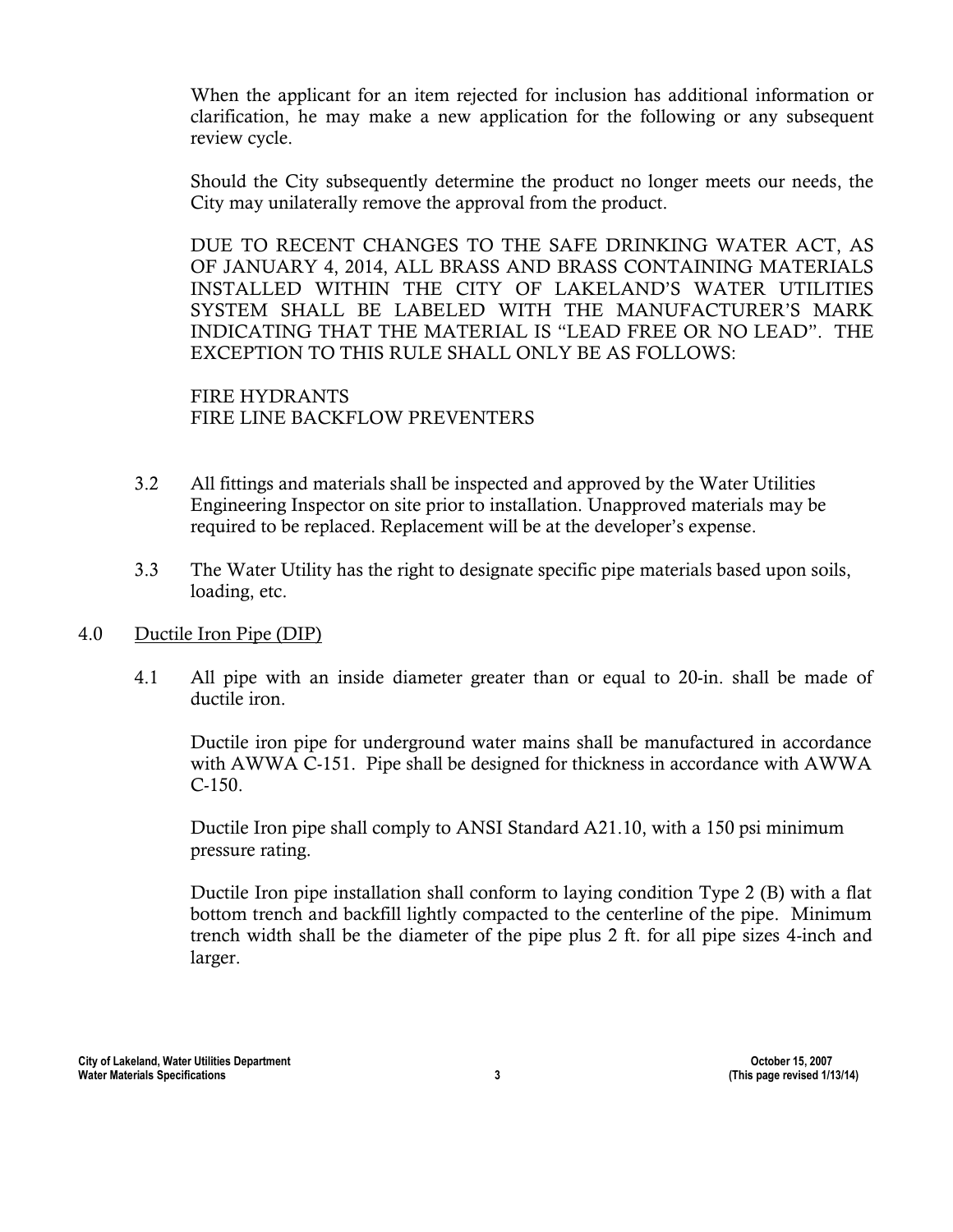Laying lengths for ductile iron pipe shall be 18 ft. - 20 ft., and shall conform to all applicable AWWA and ANSI specifications.

Pressure Class shall be Class 350 for pipe sizes 4 through 20-inch and Class 250 for pipe sizes 24 through 36-inches. The pipe manufacturer shall determine additional wall thickness required where depth of cover exceeds the minimum requirements.

Where ductile iron is threaded for a flange, the thickness shall be increased accordingly. In all cases the flanged pipe thickness shall not be less than Thickness Class 53. Ductile iron pipe and fittings shall receive an exterior bituminous coating as specified in ANSI specifications A21.4, A21.50, or A21.51 and shall be cement mortar lined and bituminous sealed in accordance with ANSI standard A21.4.

Joints for ductile iron shall be mechanical or push-on type designed in accordance with AWWA C-111. Gasket lubricant for push-on joints shall be labeled with trade name and the pipe manufacturer's name. Use of adaptable flanges may be used subject to approval by Water Utilities Engineering.

Per F.A.C. 62-555, all ductile iron pipe shall have a blue stripe applied by the manufacturer, or the contractor shall spray paint a blue strip on all joints of pipe.

# APPROVED MANUFACTURERS:

- American Cast Iron Pipe Co. (USA)
- Griffin Pipe (USA)
- U.S. Pipe (USA)
- McWane Pipe (USA)
- Clow Pipe (USA)

## 4.2 Ductile Iron Fittings

Fittings for ductile iron pipe shall be manufactured of ductile iron or gray cast iron, and shall conform to the standards of AWWA C-110 or AWWA C-153 (compact fittings). Fittings shall be designed so as to be compatible with the pipe and so as to provide at least equal resistance to internal and external load on the pipe. Fitting joints shall be mechanical type for underground service. The joints, bolts, and nuts shall conform to AWWA C-111. All fittings shall be rated for not less than 150 psi working pressure (crosses are not to be used).

## APPROVED MANUFACTURERS:

• Union/Tyler Class 153 Compact Fitting (USA & China)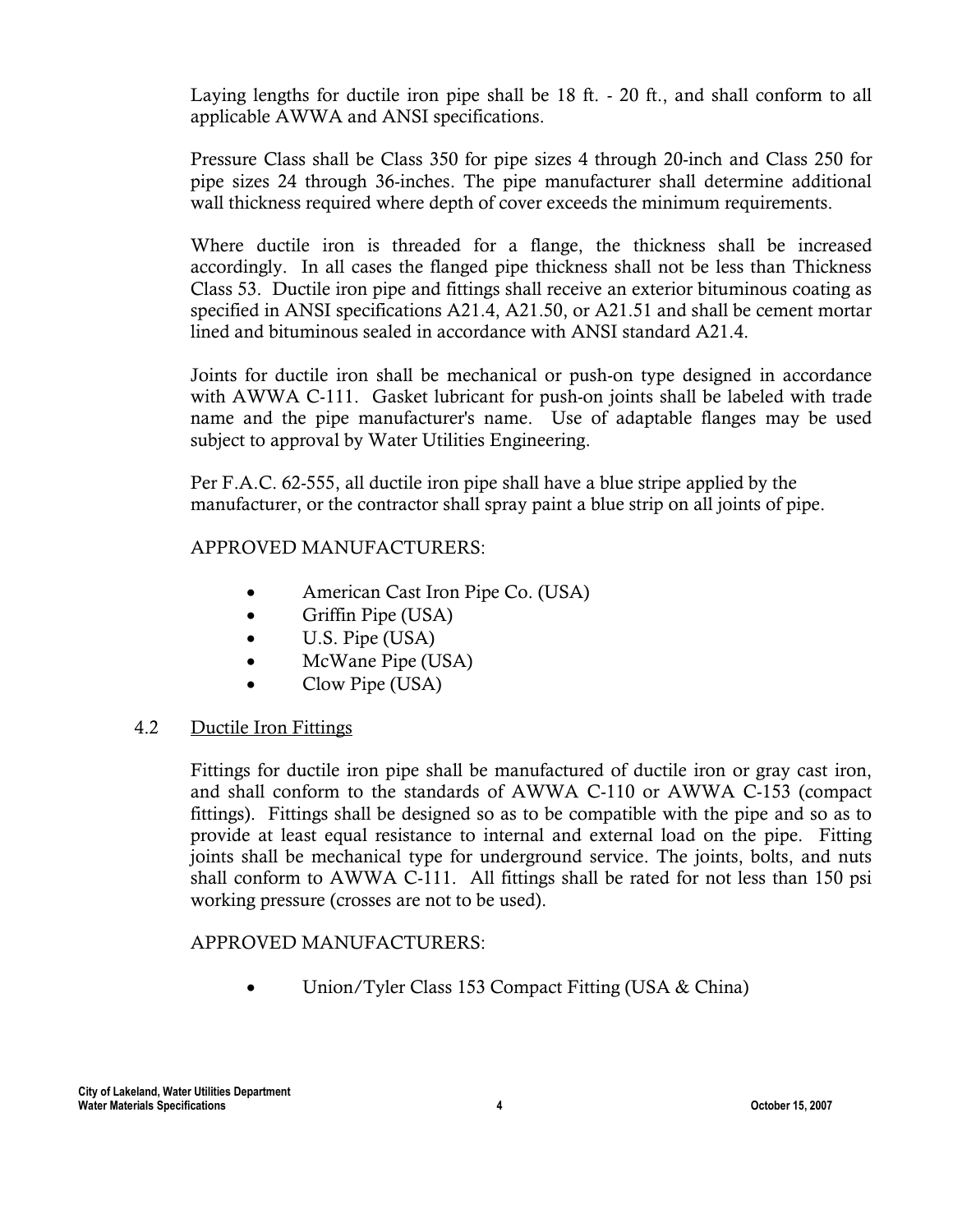4.3 Fittings, pipe bells and valves installed for underground service shall be properly restrained in accordance with industry standards, and as specified in the Water Policies, Standards and Specifications for Subdivisions and Commercial Developments. Metal joint restraints, tie rods, and other approved restraining methods may be employed. All metal joint restraints, tie rods, clamps, bolts, and nuts shall be coated after assembly with a bituminous coating or other acceptable corrosion retarding material. Reference Water Policies, Standards and Specifications for Subdivisions and Commercial Developments.

#### APPROVED MANUFACTURERS:

• EBAA Mega-Lug Series 1100 (USA)

## 5.0 PVC PIPE AND FITTINGS

5.1 PVC Water distribution pipe size 4" through 12" shall meet the requirements of AWWA C-900. Pipe shall match cast iron Outside Diameters and shall be class 150 or greater, and meet or exceed the requirements of DR 18 for sizes 4" through 12". All fittings 4" and larger shall be made of cast iron or ductile iron, mechanical joint and shall conform to AWWA C-110 or AWWA C-153.

Water distribution pipe sizes 16" and 18" shall meet the requirements of AWWA C-905. All fittings shall be made of cast iron or ductile iron, mechanical joint and shall conform to AWWA C-110 or AWWA C-153.

Maximum laying length for all PVC water pipe shall be 20 feet. Pipe size 2" and below shall conform to ASTM D-2241 for standard dimension ratio for SDR 21 and Class 200. Schedule 40 with glued joints is acceptable under 2" size.

Pipe shall be manufactured from clean, virgin, unplasticized polyvinyl resin, cell classification 12454-A or 12454-B as defined as ASTM D-1784. All pipes shall bear the National Sanitation Foundation seal for potable water pipe.

All PVC water pipe shall be blue in color or bear an acceptable indelible blue marking in three locations for the continuous length of each pipe joint. The required spacing for these markings is to be 120 degrees apart.

All pipe shall bear the trade name, pipe manufacturer's name, and AWWA standard number.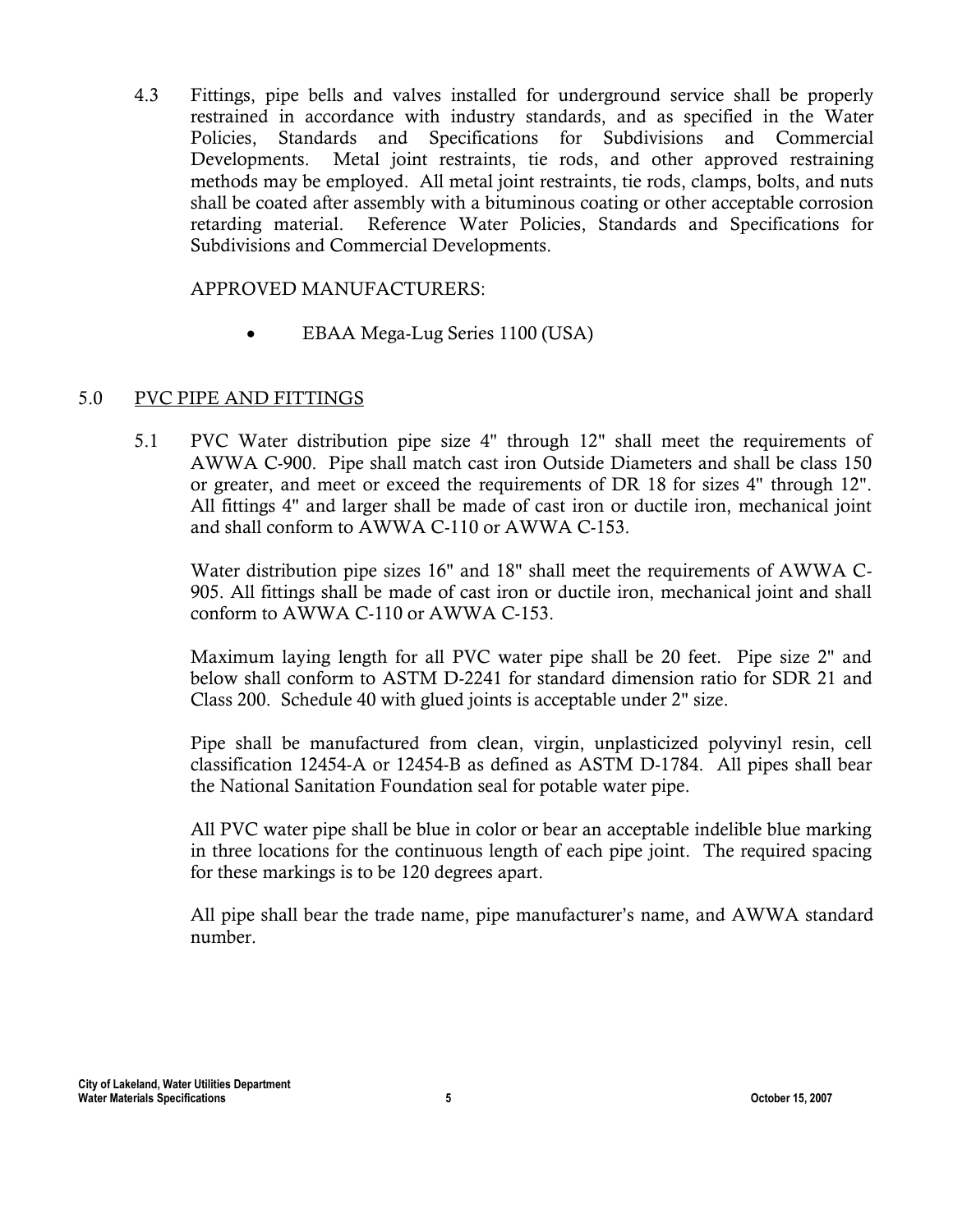- JM Pipe C-900/C-905 (USA)
- National Pipe C-900/C905 (USA)
- Diamond Plastics C-900/C905 (USA)
- Domestic Mfr. Only (Schedule 40)
- North American Pipe C-900/C-905 (USA) –added as approved manufacturer 8/4/08
- 5.2 Connection method for PVC water pipe larger than 2" in diameter shall be rubber compression ring type. The bell shall consist of an integral wall section with a solid cross section elastomeric wall.
- 5.3 PVC pipe shall be furnished with factory lubricant, in sufficient quantities for the lengths of pipe provided, and utilized exclusively in the installation of the pipe.

# 6.0 High Density Polyethylene (HDPE) Pipe and Fittings (Directional Bore)

6.1 HDPE pipe shall only be used for directional bores unless approved by Water Utilities Engineering. Directional bore design must be approved by Water Utilities Engineering and comply with Water Utilities' Directional Bore Standards.

Water distribution pipe and fittings sizes 4 inches through 16 inches shall meet the requirements of AWWA C906. Pipe shall be made from materials conforming to polyethylene code designation PE 3408. All pipe shall be ductile iron pipe size.

Markings on the pipe shall include the following:

- A. Nominal size and OD base.
- B. Standard material code designation.
- C. Dimensional ratio.
- D. Pressure class.
- E. AWWA designation (AWWA C906).
- F. Material test category of pipe.
- G. Continuous blue strips 120 degrees apart, or blue extruded.

Note:

- 1. Standard dimension ratio shall be 11 and DIP outside diameter.
- 2. Pressure class shall be 160 psi.
- 3. All markings shall be blue in color and co-extruded.

There shall be no more than a 3% difference in the pipe diameter when measured at two places 90° of each other.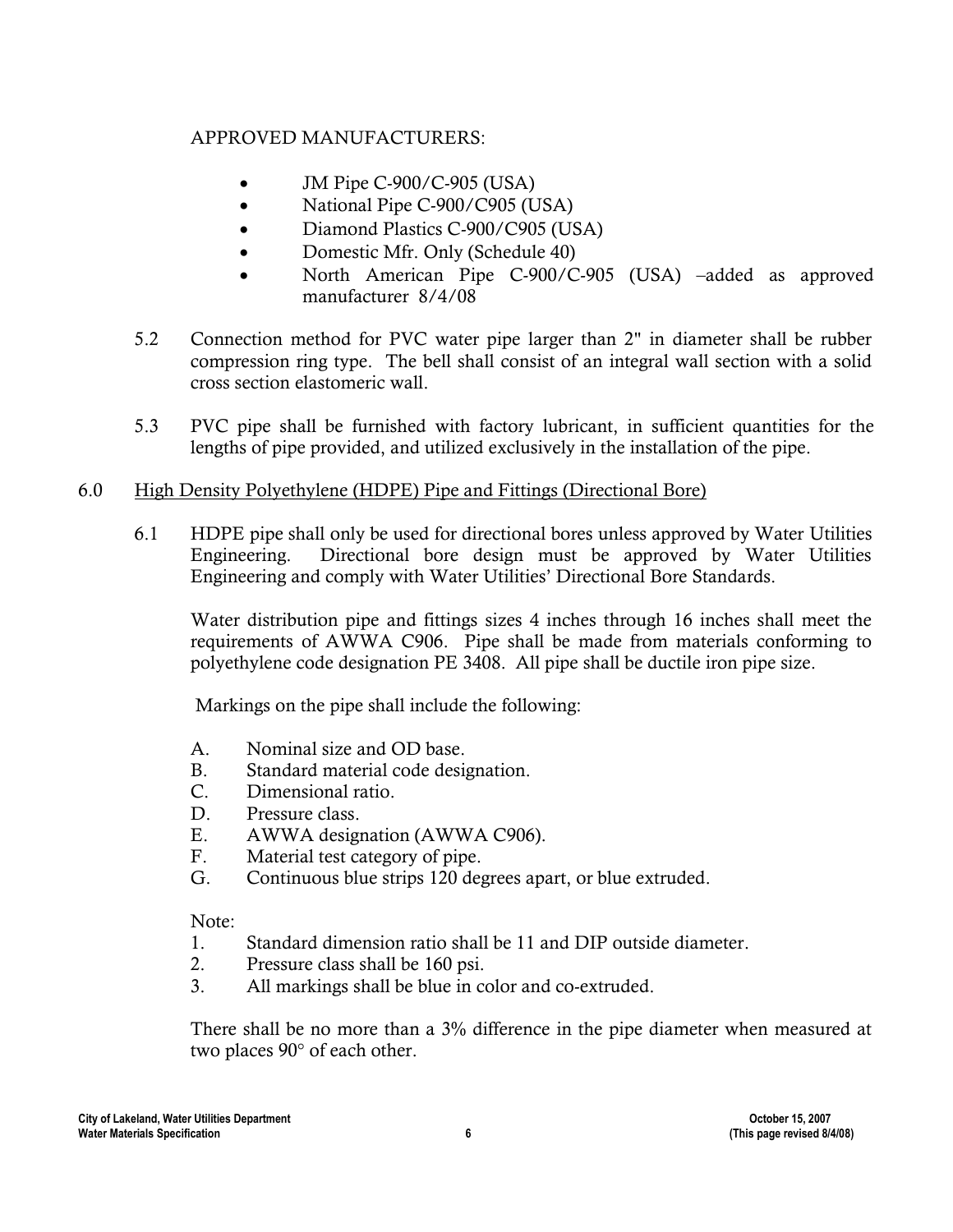- Rinker Polypipe (USA)
- JM Pipe (USA)
- Charter Plastics (USA)
- CP Chem Performance Pipe (USA)
- 6.2 Joining of the pipe sections shall be performed by thermal butt-fusion. Thermal fusion shall only be performed by personnel trained and experienced in the use of the fusion equipment recommended by the pipe supplier. The technician shall also have the necessary information relating to the fusing such as fusion temperature, interface pressure and cooling time before fusing begins. Fusing shall be performed in accordance with ASTM D 2657. All pipe shall also meet the requirements of ANSI, NSF Standard 61. All pipe shall be ductile iron pipe size.

## 7.0 Galvanized Pipe and Fittings

Galvanized pipe and fittings shall conform to the applicable provision of federal specification WW-P-521D type 2 and may only be used in size 2" and under.

## APPROVED MANUFACTURERS:

• Domestic Mfr. only (USA)

## 8.0 Steel Pipe Sleeves and Carrier Pipe

All construction projects requiring steel sleeves shall conform to the minimum Florida Department of Transportation (FDOT) requirements for roadway crossings. Railroad crossings shall conform to railroad requirements.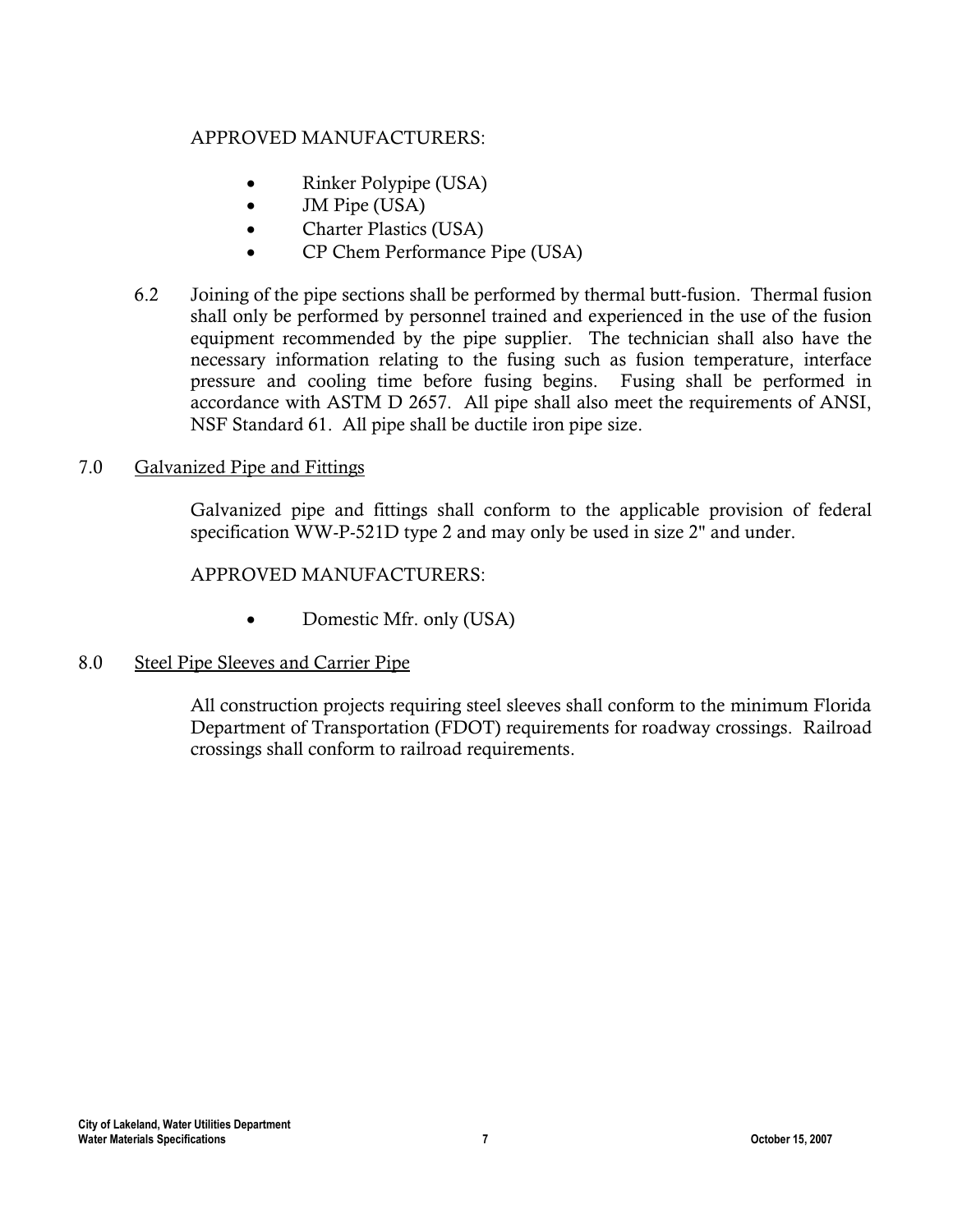Casing pipe shall be new steel and shall meet the following wall thickness:

| <b>Steel Casing</b> | FDOT/City/Rail   |  |
|---------------------|------------------|--|
|                     | Road             |  |
| (Diameter)          | (Min. Thickness) |  |
| 1"                  | 0.188"           |  |
| $1 - 1/2"$          | 0.188"           |  |
| 2"                  | 0.188"           |  |
| $2 - 1/2"$          | 0.188"           |  |
| 3"                  | 0.188"           |  |
| 4"                  | 0.188"           |  |
| 6"                  | 0.188"           |  |
| 8"                  | 0.188"           |  |
| 10"                 | 0.188"           |  |
| 12"                 | 0.250"           |  |
| 14"                 | 0.250"           |  |
| 16"                 | 0.281"           |  |
| 18"                 | 0.312"           |  |
| 20"                 | 0.344"           |  |
| 22"                 | 0.344"           |  |
| 24"                 | 0.375"           |  |
| 30"                 | 0.469"           |  |
| 36"                 | 0.531"           |  |

Table 8.1 Steel Casing Sizes

When the engineer's plans specify carrier pipe size for installation in casing pipe, said casing pipe shall be sized as follows (sizes shown for PIPE ONLY):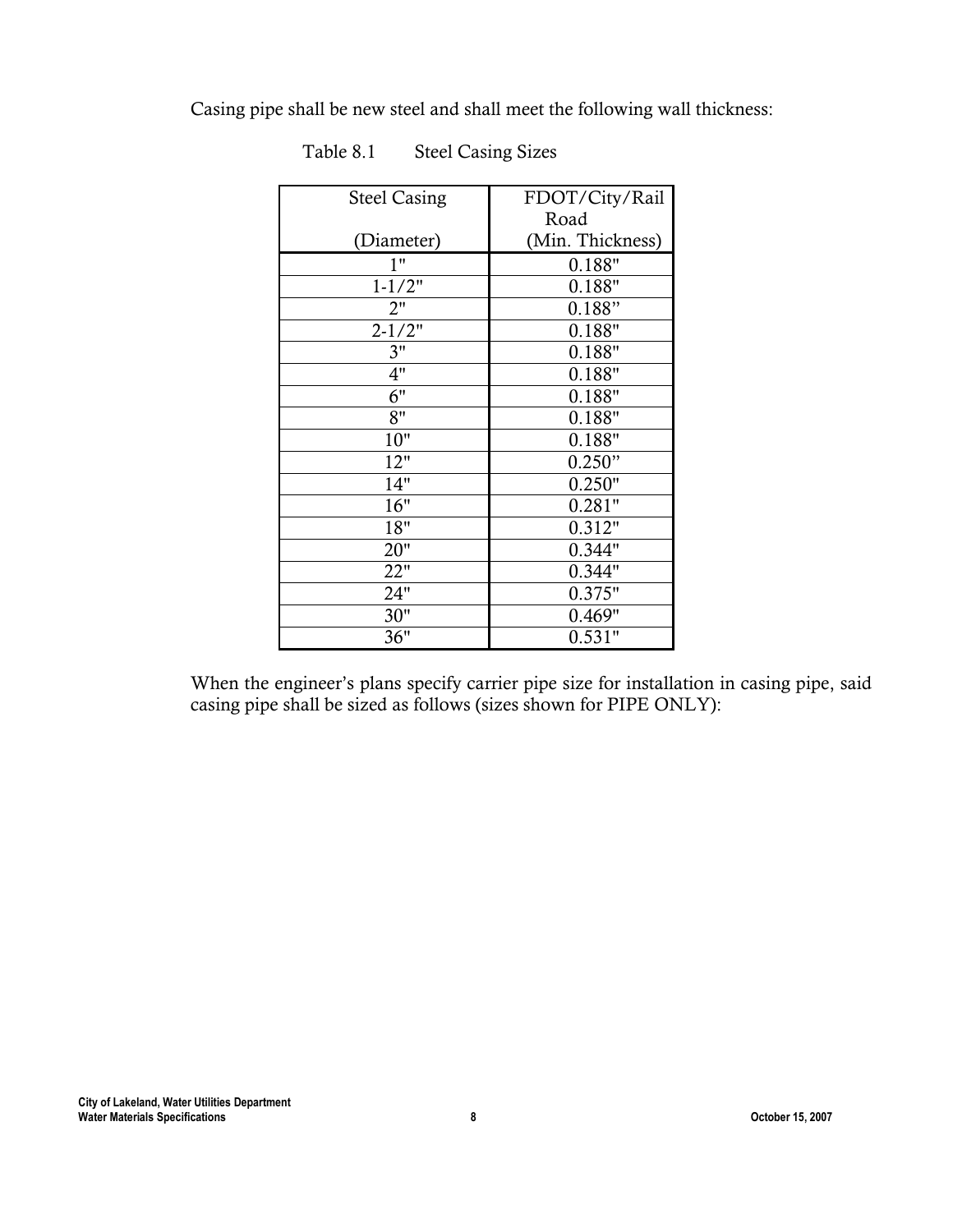| Carrier Pipe  | <b>Steel Casing</b> |
|---------------|---------------------|
| (Normal O.D.) | (Required Dia.)     |
| 4"            | 10"                 |
| 6"            | 14"                 |
| 8"            | 16"                 |
| 10"           | 18"                 |
| 12"           | 24"                 |
| 16"           | 30"                 |
| 20"           | 36"                 |

# Table 8.2 Carrier Pipe - Casing Sizes

The City prior to construction must approve any variations to the above schedule.

The engineer is responsible for selecting the casing size to accommodate the carrier pipe restraint method used.

## 9.0A Gate Valves

Gate valves 4" and larger shall be in accordance with AWWA C-509 or C-515 with (0 type stem seal and 2" square-operating nut for burying service). Valves shall be mechanical joint and open left (counter clockwise). The operating nut shall have an arrow cast in the nut indicating direction of opening.

Gate valves shall be of resilient seat wedge and when fully open shall have a clean waterway equal to the normal diameter of the pipe. Each valve shall have the manufacturer's distinctive marking, pressure rating, and year of manufacture cast on the body. Prior to shipment from the factory, each valve shall be tested by applying it to hydraulic pressure equal to twice the specified working pressure.

Gate valves 2" and under shall conform with federal specification MSS-SP-80. Valves shall have a malleable iron hand wheel and the manufacturer approved by the City. All gate valves shall open left.

Unless receiving prior approval, valves shall be from an American manufacturer.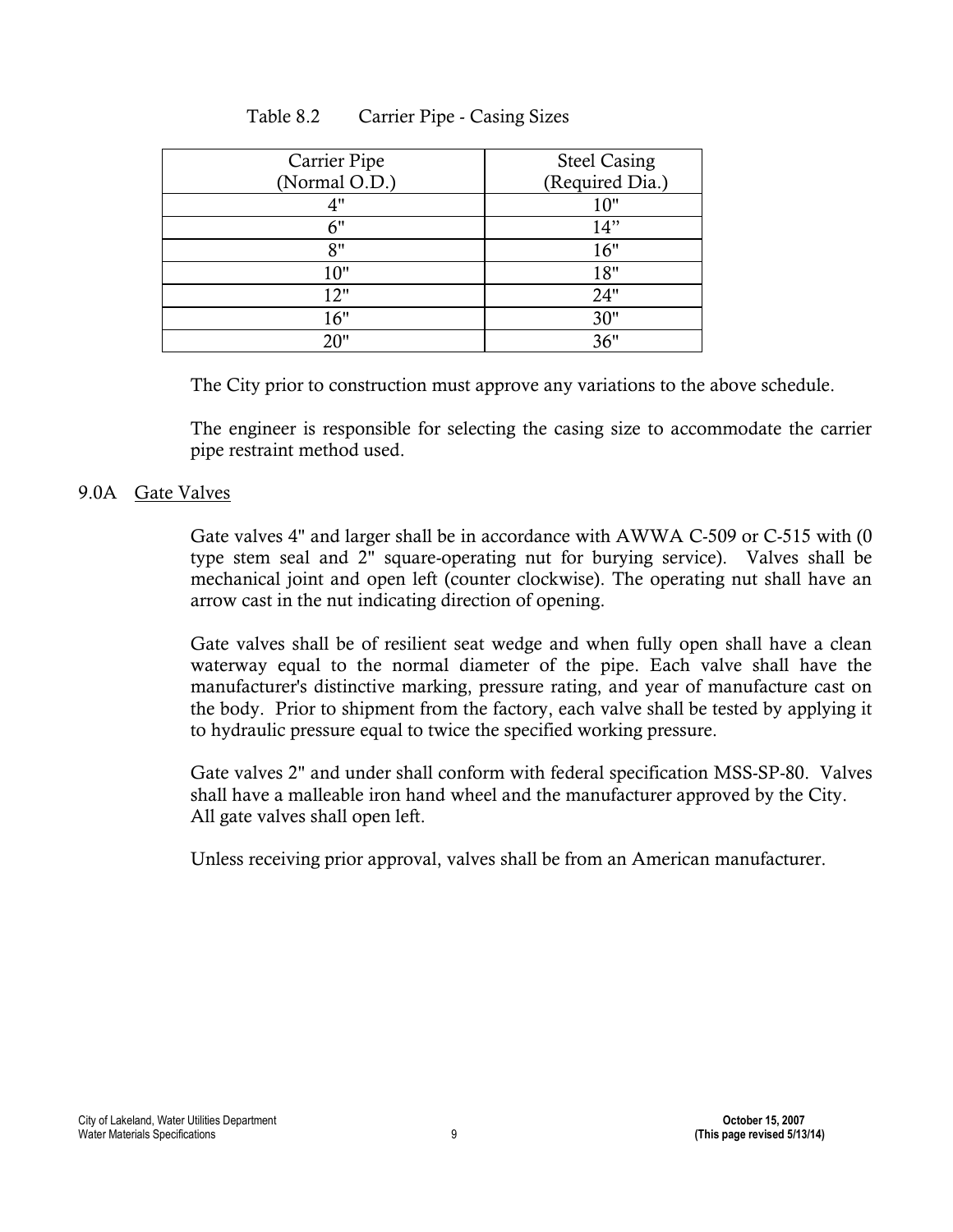MJ – Resiliant Wedge - 4" to 12"

- Mueller (A-2360 or A-2361) (USA)
- American Flow Control (Series 2500) (USA)
- US Pipe (A-USP0/A-USP1) (USA)
- Clow (F-6100) (USA)

Bronze Gate Valve –  $\frac{3}{4}$ " to 2"

- Hammond UP640 or Milwaukee UP148 (USA)
- NIBCO T-111 LF

#### 9.0B Ball Valves

 Ball Valves 2" and smaller shall be in accordance with AWWA C507 and shall be "Lead Free" or "No Lead" to be used at the end of water meter service lines less than 2 ft in depth and prior to meter box or on Backflow Preventer units only.

Ball Valves –  $\frac{3}{4}$ " – 2"

- Ford B11-333-WLN (USA)
- Ford B11-444-WLN (USA)
- Ford B11-666-WLN (USA)
- Ford B11-777-WLN (USA)

#### 10.0 Butterfly Valves - 16" and Above

Butterfly valves shall be of tight closing, rubber body or disc mount seat type with stainless steel sealing surface, one piece stainless steel shaft; long body type, with the valve class, shaft size, and other specified requirements selected in accordance with the specific design. No metal to metal seating surfaces will be permitted.

Valves shall be leak tight at rated pressures with flow in either direction and shall be satisfactory for application involving throttling service and/or frequent operation and for applications involving valve operation after long periods of inactivity. Valve operations shall be by approved gear actuators, and sealed enclosures for burial or submerged service. Valve discs shall rotate 90 degrees from full open to the tight shut position. Position indicators shall be furnished as required. Valves shall meet the full requirements of AWWA Standards C-504-87 for class 150B.

Manufacturers furnishing valves under this specification shall be prepared to show proof that the proposed valves meet the design requirements of AWWA C-504-87.

All butterfly valves shall open left. All butterfly valves shall have square operating nuts.

Unless receiving prior approval, valves shall be from an American manufacturer.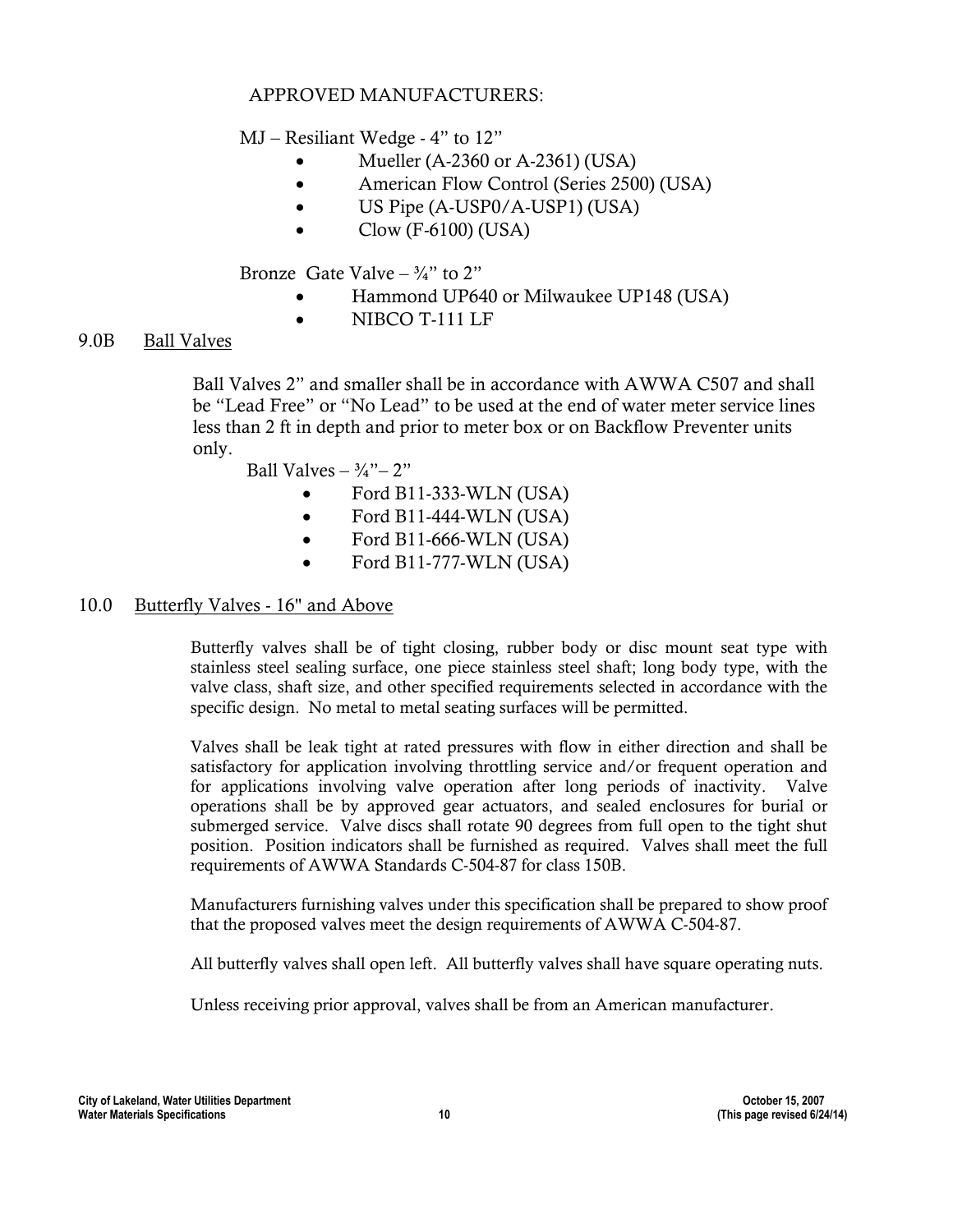#### MJ Butterfly Valves

- Dezurik (USA)
- Pratt (USA)
- M&H (USA)
- Mueller (USA)

#### 11.0 Valve Boxes

Valve boxes shall be cast iron of standard design with adjustable drop section to fit or cover over valve. Interior diameter shall be not less than 5" with cast iron cover marked "water". Any deviations from this; i.e., PVC valve boxes, shall be approved by the City prior to installation.

Valve box extensions shall be of class 50 ductile iron pipe or C900 PVC and shall be installed on any valve five- (5) ft. or more below finished grade. Valve box lids shall be of cast iron. A 2 ft-square by 4" thick concrete slab shall be neatly poured around all valve box lids not installed in a paved area. After complete construction, valve boxes shall be in a vertical position above the valve and provide clear access and free operation with a valve key.

#### 12.0 Hydrant Assemblies

Hydrants shall be in accordance with AWWA Standard C-502-85 and the following requirements:

- A. Dry barrel compression type
- B. "O" ring seal at operating nut stem and means for lubrication
- C. Traffic model with breakable safety clips, or flange and stem with safety coupling located below barrel break line to preclude valve opening
- D. Open left (counter clockwise)
- E. Two 2-1/2" hose nozzles and one 4-1/2" pump nozzle with National Standard threads
- F. Main valve openings shall be not less than 5-1/4"
- G. Paint shall be one coat primer and two coats finish of yellow equal to Rust-O-Leum #7446 (Gallon) or Rust-O-Leum #2148 (Spray)
- H. Pipe outlet shall be 6" mechanical joint
- I. Operating nut shall be pentagonal measuring 1-1/2" point to flat
- J. All hydrant leads shall be valved and the hydrant installed with a minimum of 18" hose nozzle to ground clearance
- K. All hydrants shall be installed plumb and in true alignment with the connection pipe to the water main
- L. Gravel or crushed stone shall be used for the drain sump and shall be carefully placed and compacted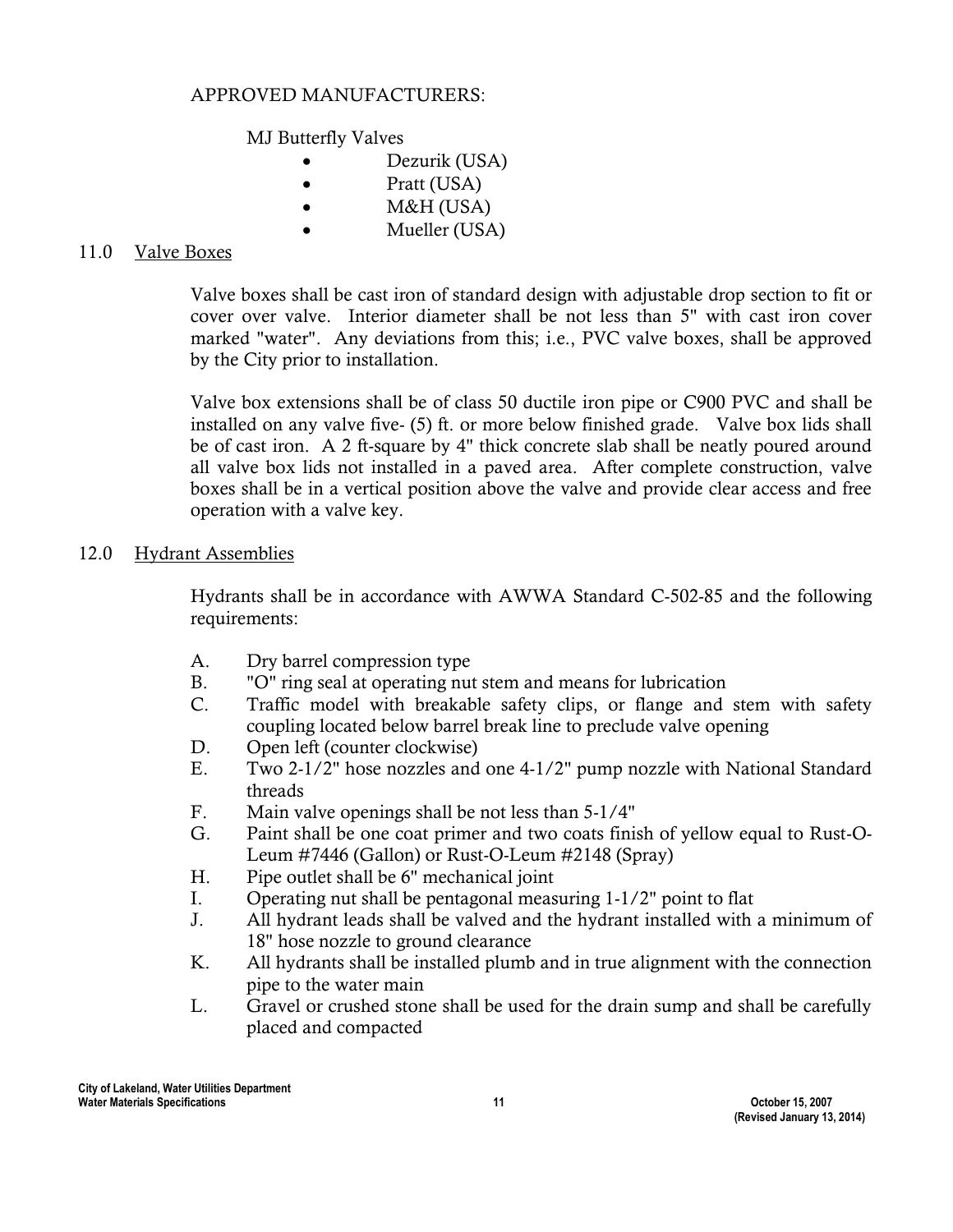- Mueller Super Centurion 250 (USA)
- Kennedy Model K-81D (USA)
- Waterous Pacer WB-67 (USA)

Hydrants shall be installed with six (6) inch lead valves using mechanical restraints.

Until authorized by the city, new hydrants must remain out of service and this shall be indicated by a plastic "out of service" ring placed on the pumper connection.

## 13.0 Flush Valves

No distribution lines shall be terminated in a dead-end without a hydrant or a blow-off (flush) valve. The required size of flush valves is outlined in the table below:

| Size of Dead-End Lines | Required Size of Flush |  |  |
|------------------------|------------------------|--|--|
|                        | Valve                  |  |  |
| (inches)               | (inches)               |  |  |
|                        | 0.75                   |  |  |
|                        |                        |  |  |
|                        |                        |  |  |
| 6 and larger           | fire hydrant           |  |  |

Table 13 Required Flush Valves Sizes

All blow-offs, 2" and below, shall be constructed with galvanized pipe and fittings, shall be at ground level, and enclosed in a meter box.

#### 14.0 Meter Boxes

The City shall determine type and size of meter boxes. Meter boxes 3/4" through 2" shall be supplied by the City.

Meter boxes through 2" shall be made of plastic or fiberglass for grassed areas; concrete for light loading in residential areas; cast iron for medium to heavy loading in commercial areas.

Boxes for meters 3" and larger shall be constructed of reinforced concrete, conforming to approved City standards, in locations and configurations as shown on approved drawings. Boxes shall be installed by the developer/contractor at their expense.

All drawings shall be reviewed and approved by Water Utilities Engineering prior to installation.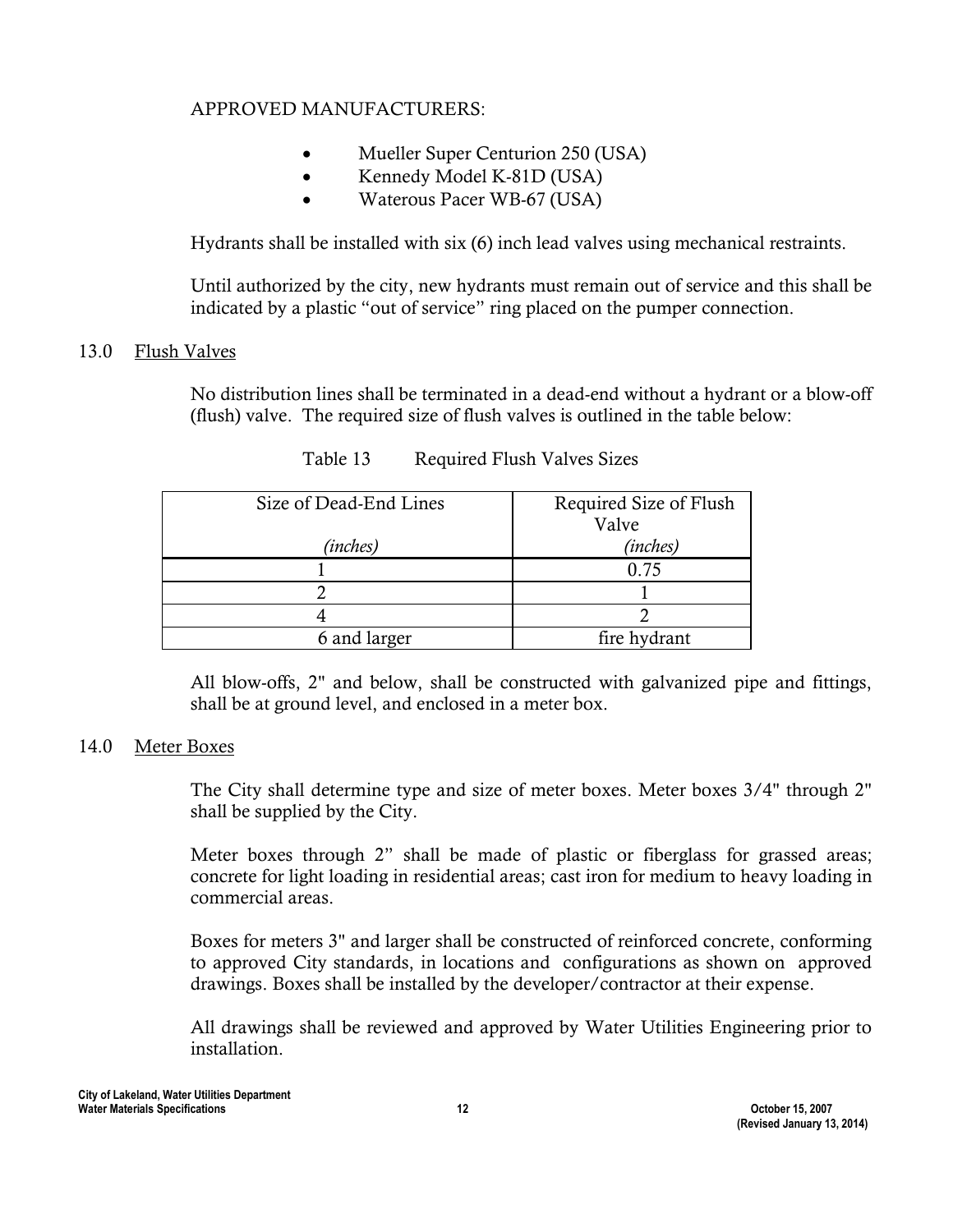#### 15.0 Air Release Valve Boxes/Vaults

See detail drawings WS404.

## 16.0 Pipe Fittings/Bells – Restraints

- 16.1 The following restraints are acceptable for restraining ductile iron and PVC pipe to mechanical joint valves and fittings provided for underground service:
	- a. Ductile iron pipe, sizes 4 inches through 12 inches EBAA Iron Series 1200 mechanical joint retainer gland. (USA)
	- b. Ductile iron pipe sizes larger than 12 inches EBAA Iron Series 100 mechanical joint retainer gland. (USA)
	- c. PVC pipe sizes 4 inches through 12 inches EBAA Iron Megalug Series 2000PV mechanical joint retainer gland. (USA)
	- d. PVC pipe sizes larger than 12 inches EBAA Iron Megalug Series 1100PV mechanical joint retainer gland. (USA)
	- e. Uni-Flange (Series 1300) (USA & China)
- 16.2 The following adapters are acceptable for mating ductile iron and PVC pipe to flanged valves and fittings provided for aboveground service and/or in wells and valve vaults:
	- a. Ductile iron pipe, sizes 4 inches through 12 inches EBAA Iron Megaflange flange adapter Series 2100, or Uni-Flange Series 200 flange adapter. (USA)
	- b. Ductile iron pipe, sizes larger than 12 inches Uni-Flange Series 400 flange adapter. (USA)
	- c. PVC pipe, sizes 4 inches through 12 inches EBAA Iron Series 3500 flange adapter, or Uni-Flange Series 900-C flange adapter. (USA)
- 16.3 The following restraints are acceptable for restraining ductile iron and PVC pipe bells as indicated on the design drawings:
	- a. Ductile iron pipe, mechanical joint, sizes 4 inches through 12 inches EBAA Iron Series 1200 mechanical joint retainer gland. (USA)
	- b. Ductile iron pipe, mechanical joint, sizes larger than 12 inches EBAA Iron Series 100 mechanical joint retainer gland. (USA)
	- c. Ductile iron pipe, push-on, sizes 4 inches and larger EBAA Iron Series 800 bell retainer. (USA)
	- d. PVC pipe bells, sizes 4 inches and larger Uni- Flange Series 1350-C bell retainer. (USA/China)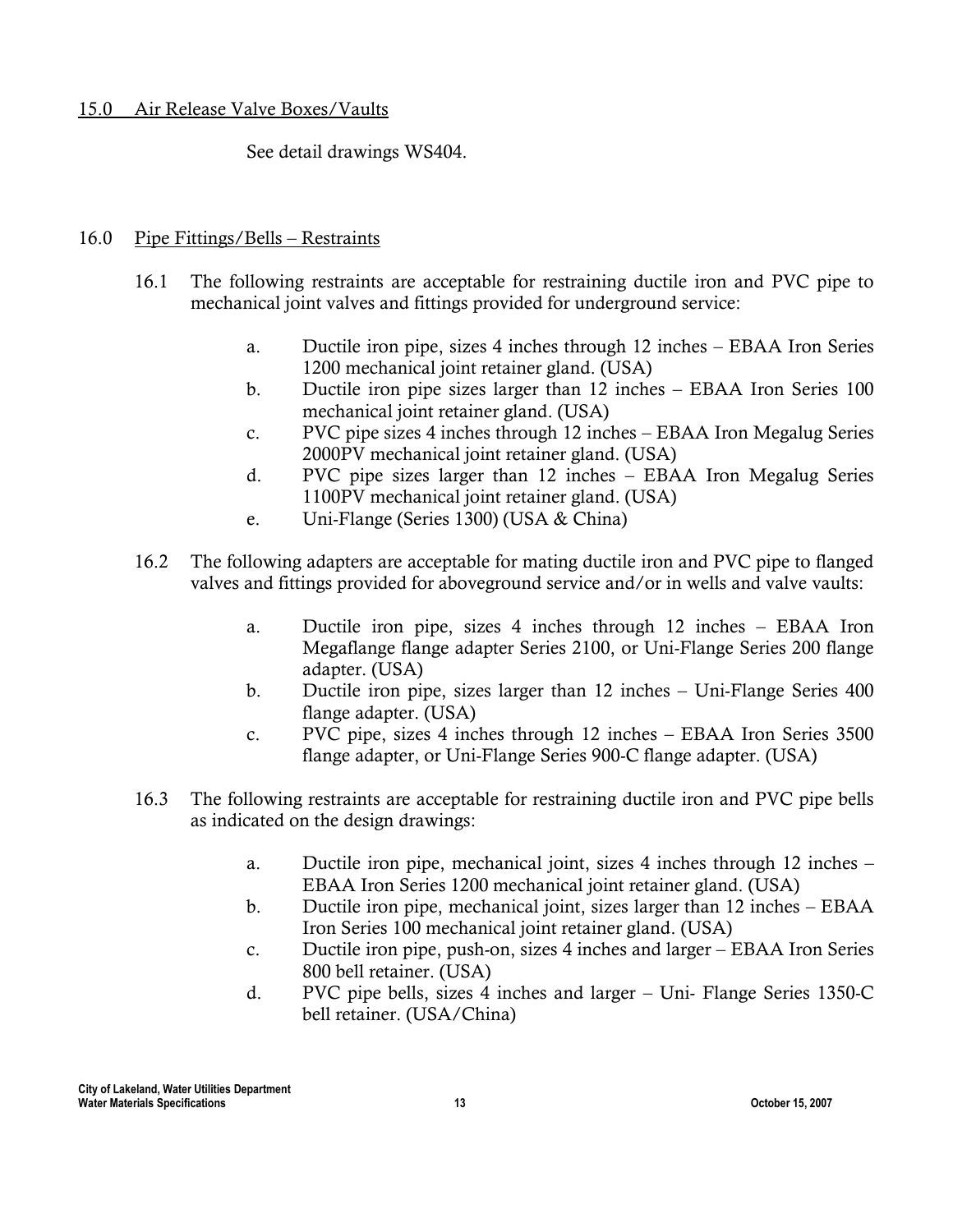#### 17.0 Dresser/Flexible Couplings

- 17.1 Dresser couplings for ductile iron pipe sizes of the same nominal diameter with the same outside diameter dimension through 16 inches shall be Model 210, having ductile iron flanges and sleeve, meeting the requirements of ASTM A536, with rubber gaskets and corrosion resistant high strength, low alloy bolts and nuts.
- 17.2 Dresser couplings for ductile iron pipe sizes of the same nominal diameter with different outside diameter dimension through 16 inches shall be Model 212 Transition Coupling, having ductile iron flanges and sleeve, meeting the requirements of ASTM A536, with rubber gaskets and corrosion resistant high strength, low alloy bolts and nuts.
- 17.3 Dresser and Flexible couplings shall not be used in new construction.

#### APPROVED MANUFACTURERS:

• JCM.

#### 18.0 Paint

- 18.1 Fire Hydrants See Section 12.0 Hydrant Assemblies.
- 18.2 Reference Water Policies, Standards and Specifications for Subdivisions and Commercial Developments, for further requirements.

#### 19.0 Tracer Wire

19.1 Tracer wire provided for detection of buried watermain pipe shall be as specified in the COL Water Standards and Specification Section 2.7.17.

#### 20.0 Detection Tape

- 20.1 Detection tape provided for early warning of buried pipe shall be plastic and foil laminate, 3 inches wide, blue in color, with lettered message "CAUTION, BURIED WATER MAIN" repeating every 20-36 inches and buried 2-feet above pipe.
- 20.2 Reference Water Policies, Standards and Specifications for Subdivisions and Commercial Developments.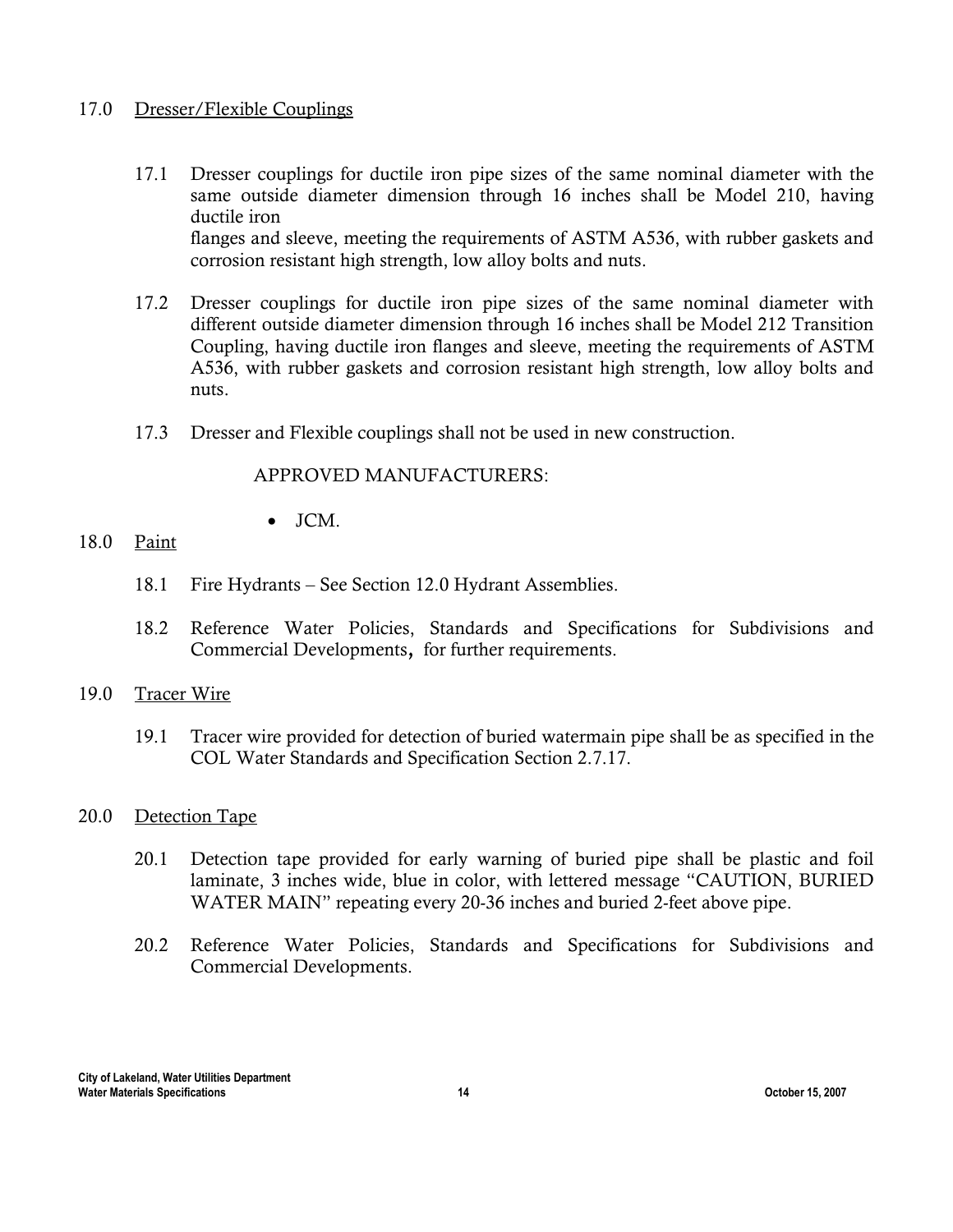#### 21.0 Miscellaneous Items

21.1 Backflow Preventers

See Table 6.1 Approved Backflow Prevention Devices in COL Water Standards and Specification

- 21.2 Freeze Protection Device
	- APOLLO MODEL (40LF-000-FPV1)
- 21.3 Corporation Stops
	- FORD F-500
	- MUELLER H10013
	- JONES J41
- 21.4 Service Saddles
	- FORD F202
	- POWERSEAL 3413
	- JCM 402
	- SMITH BLAIR 313
- 21.5 Poly Tubing
	- CHARTER PLASTICS
	- ENDOT
	- DRISCOPIPE
	- VANGUARD PROGUARD
- 21.6 Stainless Steel Poly Tubing Inserts
	- FORD
	- MUELLER
- 21.7 Casing Spacers
	- CASCADE
- 21.8 Brass Ball Valves & Adapters
	- FORD
	- MUELLER
	- JONES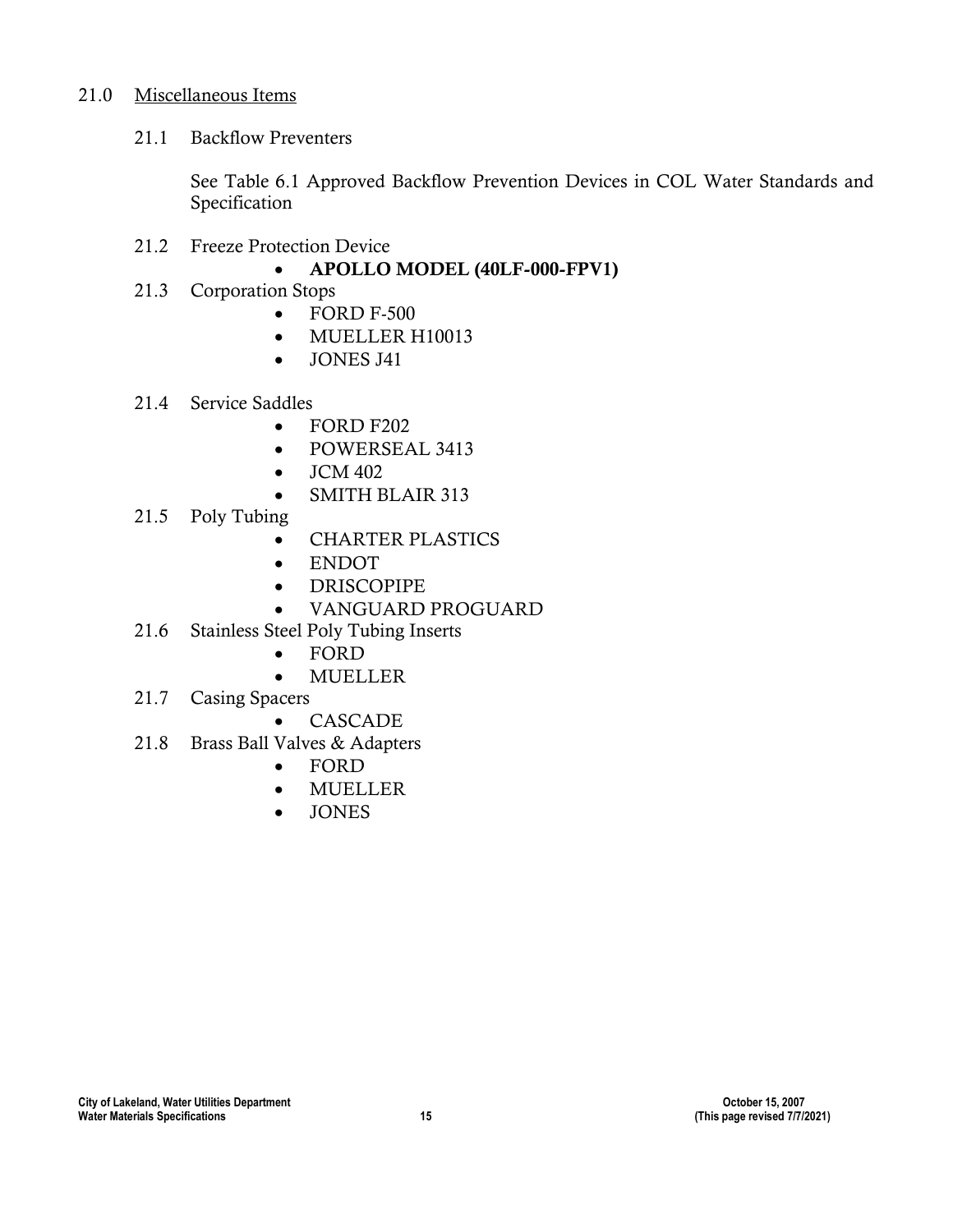## Section II

## 1.0 Reference Standards

1.1 The following is a listing of standards referenced throughout this materials specification.

ASTM A123 – Zinc (Hot-Dipped Galvanized) Coatings on Iron and Steel Products.

- ASTM A126 Gray Iron Castings for Valves, Flanges, and Pipe Fittings.
- ASTM A276 Stainless Steel Bars and Shapes.
- ASTM A428 Weight (Mass) of Coatings on Aluminum-Coated Iron or Steel Articles.
- ASTM A491 Aluminum-Coated Steel Chain Link Fence Fabric
- ASTM A536 Ductile Iron Castings.
- ASTM A568 Steel, Sheet, Carbon, and High-Strength, Low-Alloy, Hot-Rolled and Cold-Rolled, General Requirements for.
- ASTM D1248 Polyethylene Plastics Molding and Extrusion Materials.
- ASTM D1653 Water Vapor Transmission of Organic Coating Films.
- ASTM D1784 Rigid Polyvinyl Chloride (PVC) Compounds and Chlorinated Polyvinyl Chloride (CPVC) Compounds.
- ASTM D2000 Rubber Products in Automotive Applications.
- ASTM D2241 -- Polyvinyl Chloride (PVC) Pressure-Rated Pipe (SDR Series).
- ASTM D3034 Type PSM Polyvinyl Chloride (PVC) Sewer Pipe and Fittings.
- ASTM D3212 Joints for Drain and Sewer Plastic Pipes using Flexible Elastomeric Seals.
- ASTM D3753 Glass Reinforced Polyester Manholes.
- ASTM F477 Elastomeric Seals (Gaskets) for Joining Plastic Pipe.
- ASTM F679 Polyvinyl Chloride (PVC) Large-Diameter Plastic Gravity Sewer Pipe and Fittings.
- ASTM F1216 Rehabilitation of Existing Pipelines and Conduits by the Inversion and Curing of a Resin-Impregnated Tube.
- AWWA C111 Rubber Gasket Joints for Ductile-Iron and Gray-Iron Pressure Pipe and Fittings.
- AWWA C115 Flanged Ductile-Iron and Gray-Iron Pipe with Threaded Flanges.
- AWWA C150 Thickness Design of Ductile-Iron Pipe.
- AWWA C151 Ductile-Iron Pipe, Centrifugally Cast in Metal Molds or Sand-Lined Molds, for Water and Other Liquids.
- AWWA C153 -- Ductile-Iron Compact Fittings, 3 inches through 16 inches, for Water and Other Liquids.
- AWWA C213 Fusion-Bonded Epoxy Coating for the Interior and Exterior of Steel Water Pipelines.